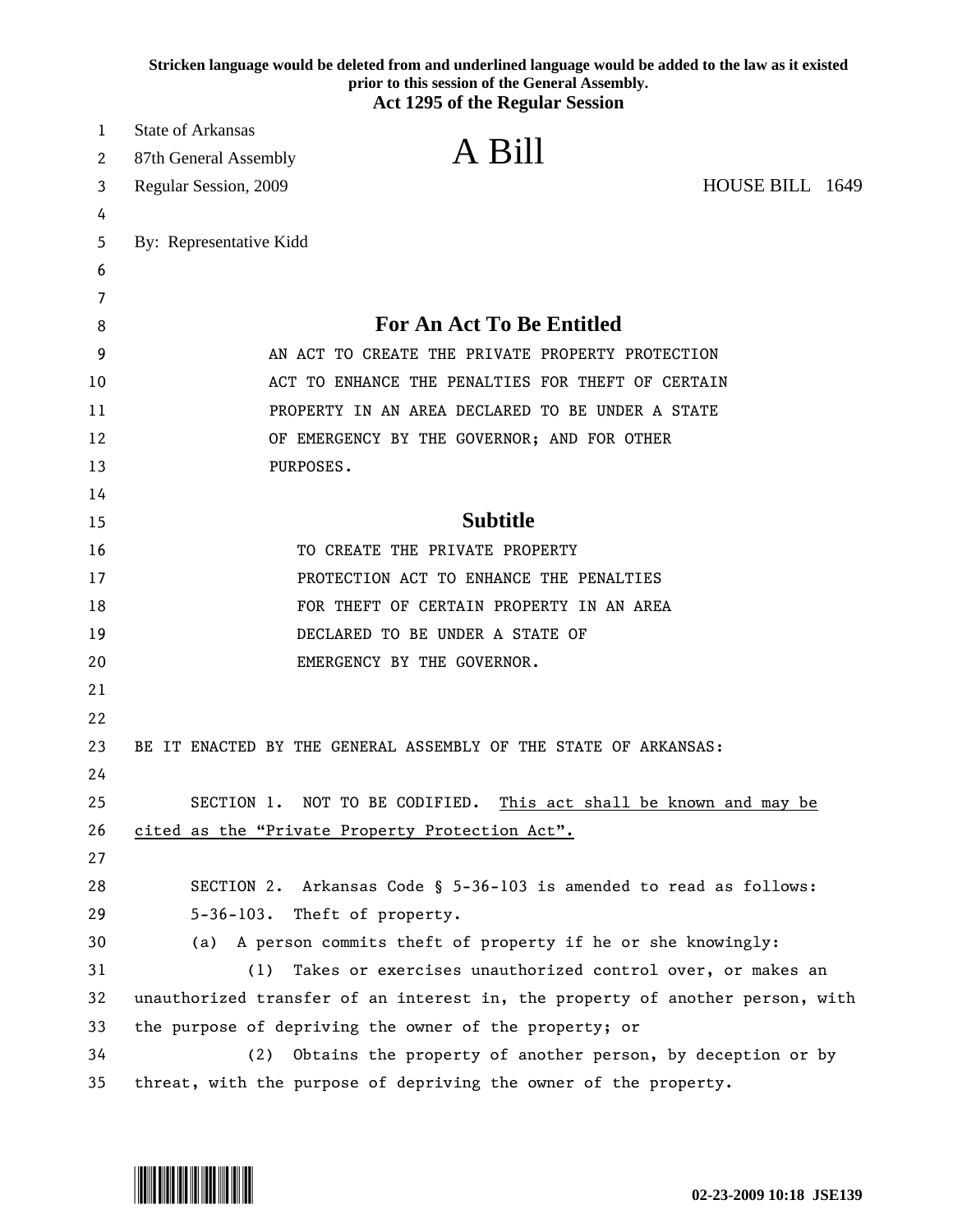**HB1649** 

1 (b) Theft of property is a: 2 (1) Class B felony if: 3 (A) The value of the property is two thousand five hundred 4 dollars (\$2,500) or more; 5 (B) The property is obtained by the threat of serious 6 physical injury to any person or destruction of the occupiable structure of 7 another person; 8 (C) The property is obtained by threat, and the actor 9 stands in a confidential or fiduciary relationship to the person threatened; 10 (D) The property is: 11 (i) Anhydrous ammonia in any form; or 12 (ii) A product containing any percentage of 13 anhydrous ammonia in any form; or 14 (E)(i) The property is building material obtained from a 15 permitted construction site and the value of the building material is five 16 hundred dollars (\$500) or more. 17 (ii) As used in subdivision (b)(1)(E)(i) of this 18 section: 19 (a) "Building material" means lumber, a 20 construction tool, a window, a door, copper tubing or wire, or any other 21 material or good used in the construction or rebuilding of a building or a 22 structure; and 23 (b) "Permitted construction site" means the 24 site of construction, alteration, painting, or repair of a building or a 25 structure for which a building permit has been issued by a city of the first 26 class, a city of the second class, an incorporated town, or a county; or 27 (F) The value of the property is five hundred dollars 28 (\$500) or more and the theft occurred in an area declared to be under a state 29 of emergency pursuant to proclamation by the President of the United States, 30 the Governor, or the executive officer of a city or county; 31 (2) Class C felony if: 32 (A) The value of the property is less than two thousand 33 five hundred dollars (\$2,500) but more than five hundred dollars (\$500); 34 (B) The property is obtained by threat; 35 (C) The property is a firearm valued at less than two 36 thousand five hundred dollars (\$2,500);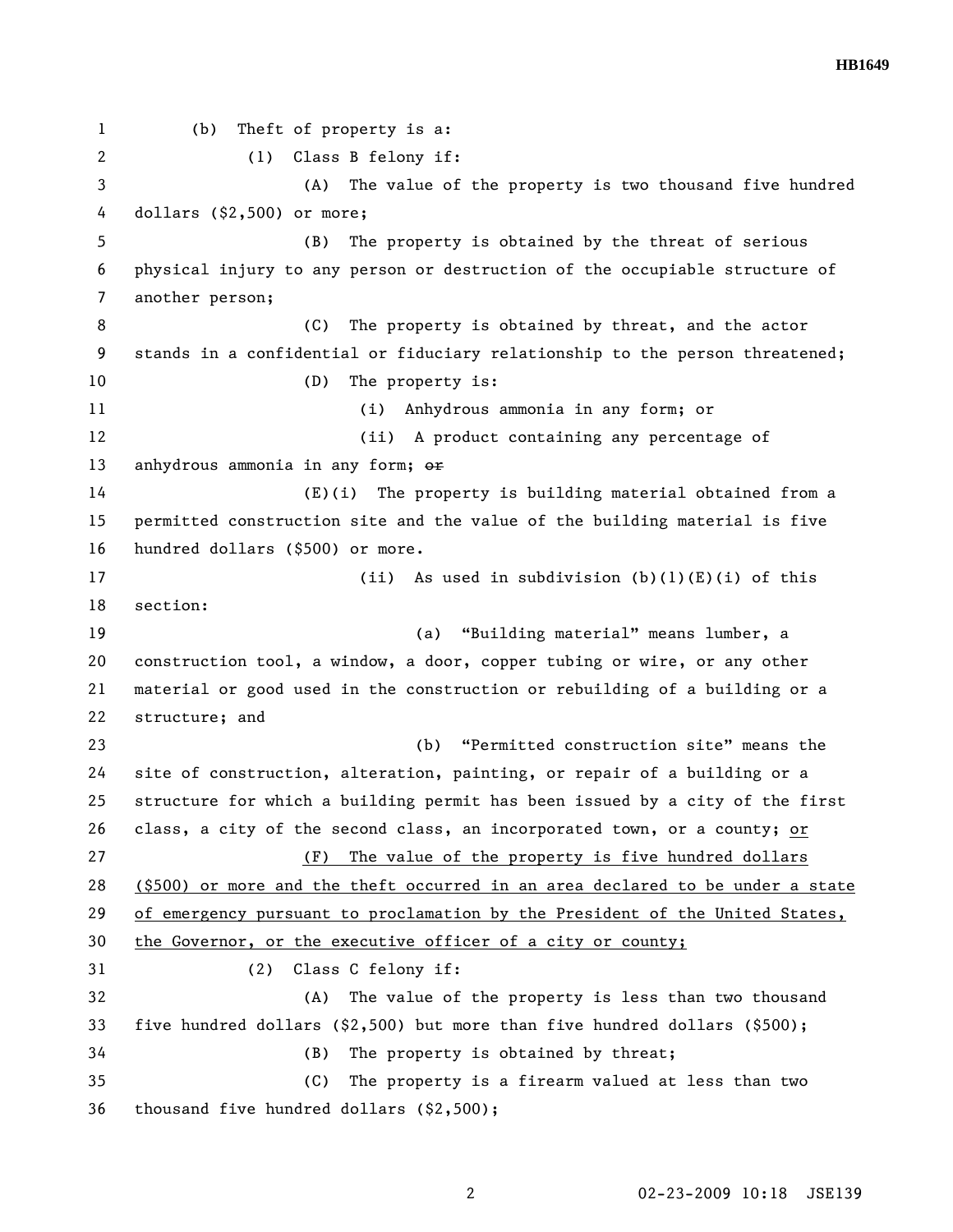**HB1649** 

1 (D) The property is a: 2 (i) Credit card or credit card account number; or 3 (ii) Debit card or debit card account number; or 4 (E) The property is livestock and the value of the 5 livestock is in excess of two hundred dollars (\$200); or 6 (F) The value of the property is at least one hundred 7 dollars (\$100) but less than five hundred dollars (\$500) and the theft 8 occurred in an area declared to be under a state of emergency pursuant to 9 proclamation by the President of the United States, the Governor, or the 10 executive officer of a city or county; 11 (3)(A) Class D felony if: 12 (i) The value of the property is five hundred 13 dollars (\$500) or less; and 14 (ii) The property was unlawfully obtained during a 15 criminal episode. 16 (B) As used in subdivision (b)(3)(A)(ii) of this section, 17 "criminal episode" means a series of thefts committed by the same person on 18 three (3) or more occasions within three (3) days; or 19 (4) Class A misdemeanor if: 20 (A) The value of the property is five hundred dollars 21 (\$500) or less; or 22 (B) The property has inherent, subjective, or 23 idiosyncratic value to its owner or possessor even if the property has no 24 market value or replacement cost. 25 (c)(1) Upon the proclamation of a state of emergency by the President 26 of the United States or the Governor or upon the declaration of a local 27 emergency by the executive officer of any city or county and for a period of 28 thirty (30) days following that declaration, the penalty for theft of 29 property is enhanced if the property is: 30 (A) A generator intended for use by: 31 (i) A public facility; 32 (ii) A nursing home or hospital; 33 (iii) An airport; 34 (iv) A public safety device; 35 (v) A communication tower or facility; 36 (vi) A public utility;